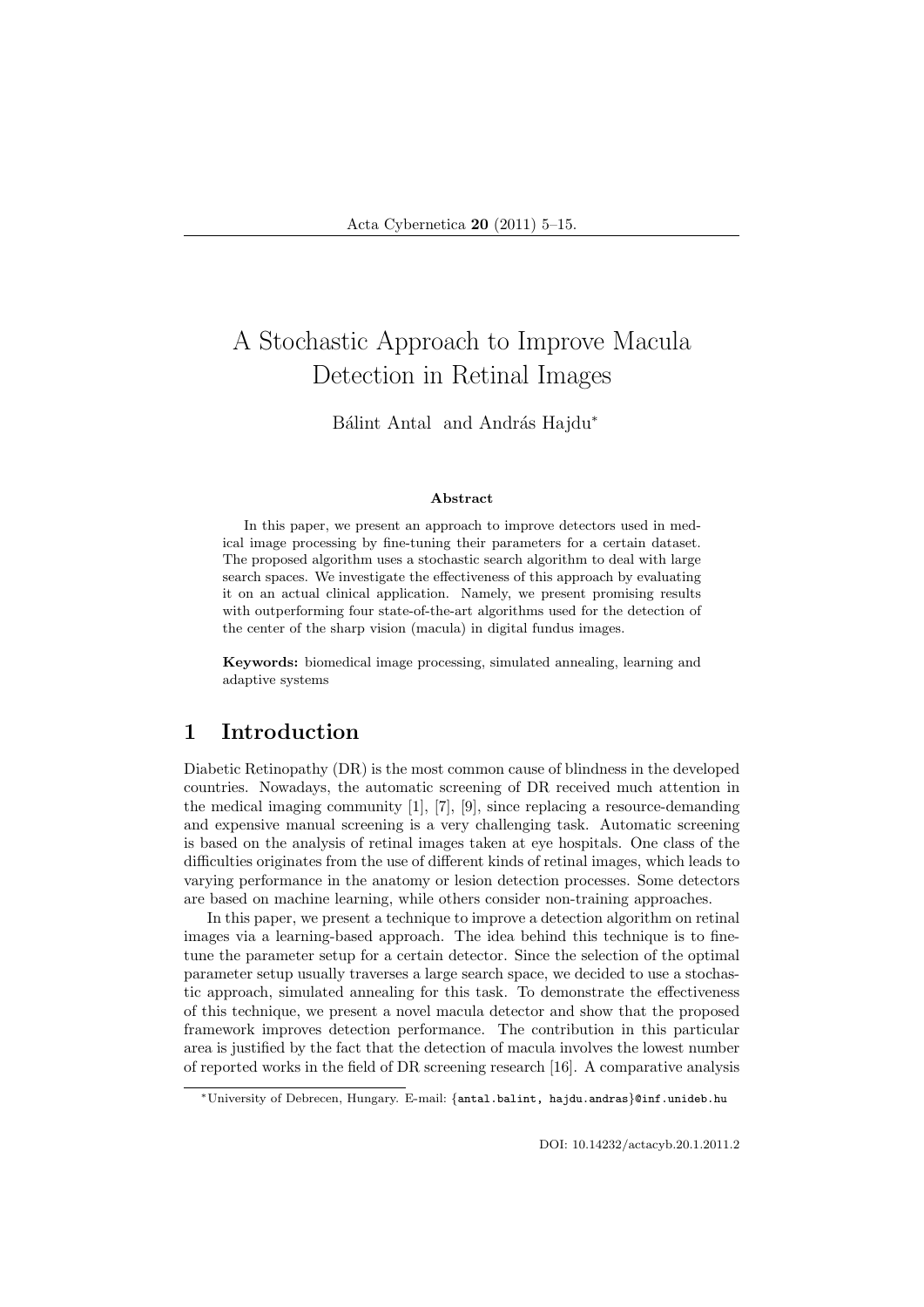reveals that our tuned algorithm outperforms other state-of-the-art algorithms in the field.

The main contributions of the paper are organized into the following sections:

- 1. A stochastic approach to improve detector performance is introduced. We also discuss the advantages of using simulated annealing over stochastic hill climbing (Section 2).
- 2. We show how to adopt the simulated annealing based search method to improve the performance of the proposed macula detector (Section 3).
- 3. A novel macula detector is proposed, which, in addition to its good performance, can be easily fine-tuned by a search algorithm (Section 3.1).
- 4. We define an error measure to efficiently characterize macula detection performance (Section 3.3).
- 5. We evaluate the performance of our macula detector using the proposed tuning also in comparison with four state-of-the-art algorithms (Section 4).

# 2 A stochastic approach to improve detector performance

In this section, we present our approach to select an optimal parameter setup for a detector algorithm. For this task, we have to prepare for a large search space, since these algorithms may operate with several parameters. In literature, stochastic hill climbing is often recommended [10] [13]. Stochastic hill climbing is based on the idea that using random jumps between the neighbouring elements of the search space converges faster to the extrema than using exhaustive enumerations. An element is accepted, if it provides better result than the current extremum. This approach is an effective solution for many problems, but it can get stuck in a local extrema in search spaces with many peaks.

To overcome this difficulty, we used a simulated annealing-based method. Simulated annealing [5] avoids getting stuck in local extrema by using a random acceptance function for rejected elements. That is, if an element does not provide a better result than the current one, it is still accepted if the acceptance function allows that. See Figure 1 for a visual comparison of hill climbing and simulated annealing.

The formal description of the algorithm can be given as follows:

Algorithm 1.: Parameter setup selection by simulated annealing.

Input:

- An initial temperature  $T \in \mathbb{R}$ .
- A minimal temperature  $T_{min} \in \mathbb{R}$ .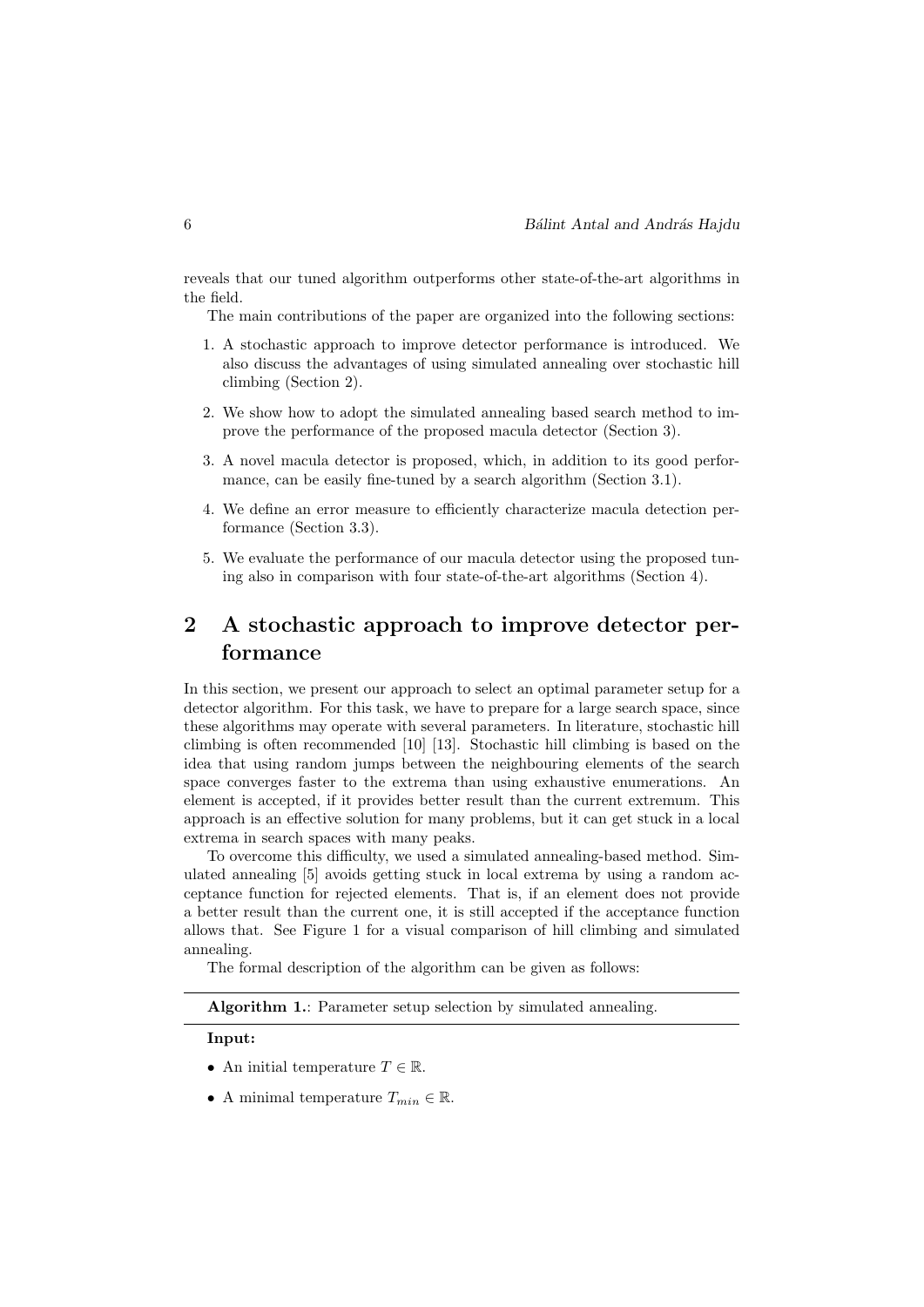

Figure 1: The path of the hill climbing and the simulated annealing algorithm is represented with gray and black colors, respectively. While hill climbing reaches only the local optimum, simulated annealing can continue towards the global optimum by using chaotic jumps.

- A temperature change  $q \in \mathbb{R}$  with  $(0 \leq q \leq 1)$ .
- A search space  $S \subset \mathbb{R}^n$  with  $s \in S$  is a parameter setup.
- A function  $r(X)$ , which chooses a random element x from a set X.
- A function  $accept : \mathbb{R}^4 \to \{true, false\}$ , which is defined as the follows:

$$
accept(e, e_i, T, y) = \begin{cases} true, & if \exp\left(\frac{e - e_i}{T}\right) > y, \\ false, & otherwise. \end{cases}
$$

• An energy function  $E: S \to \mathbb{R}$ .

**Output:**  $s_{optimal} \in S$ , where  $E(s_{optimal}) = \min_{s \in S} E(s)$ . That is,  $s_{optimal}$  is the parameter setup minimizing the energy function  $E$ .

1.  $s \leftarrow r(S)$ 2.  $e \leftarrow E(s)$ 3.  $S \leftarrow S - \{s\}$ 4. while  $S \neq \emptyset$  or  $T < T_{min}$  do 5.  $s_i \leftarrow r(S)$ 6.  $e_i \leftarrow E(s_i)$ <br>7.  $S \leftarrow S - \{s_i\}$  $S \leftarrow S - \{s_i\}$ 8. if  $e_i < e$  then 9.  $s \leftarrow s_i$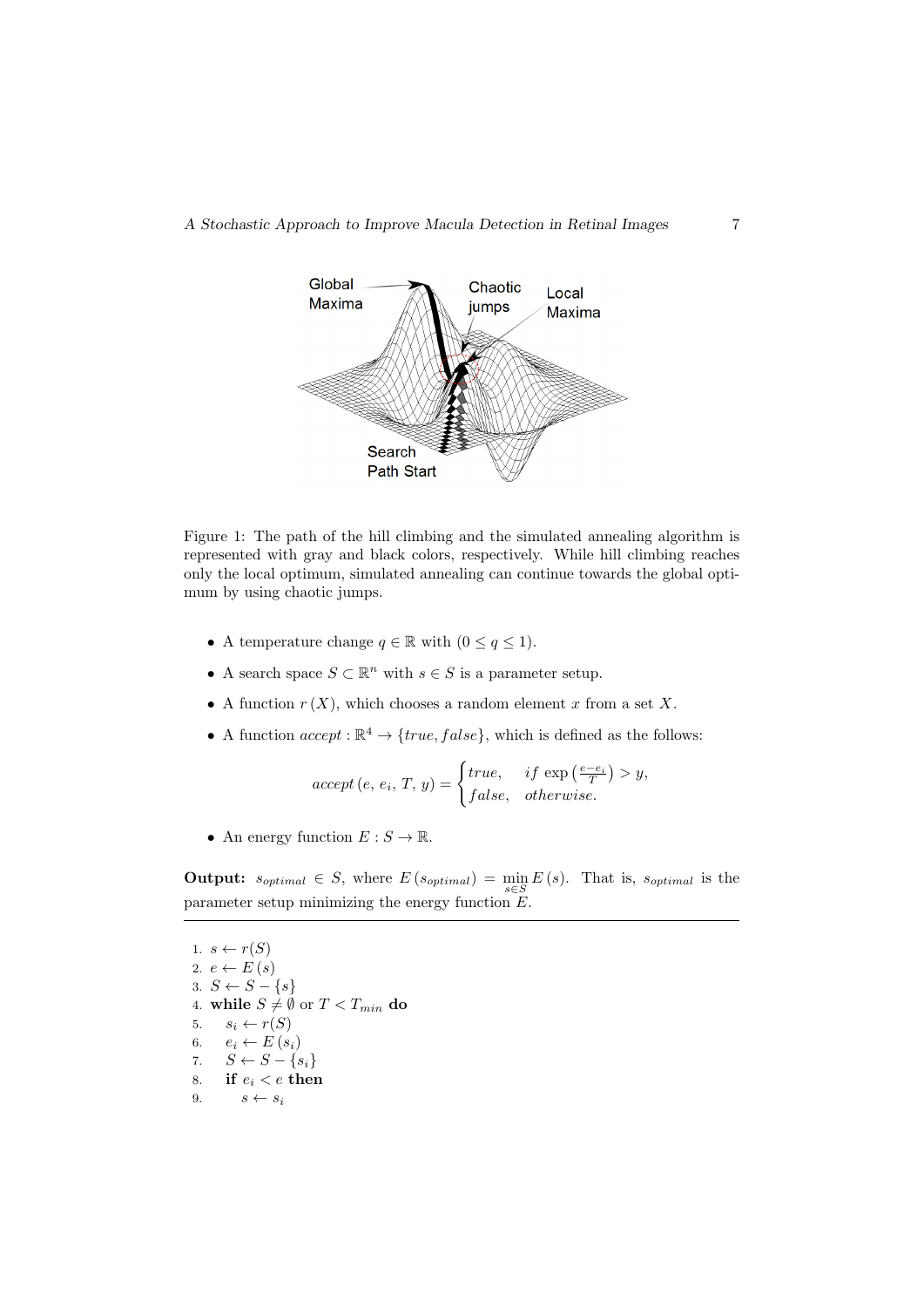```
10. e \leftarrow e_i11. T \leftarrow T \cdot q12. else
13. y \leftarrow r(\mathbb{R})14. if accept(e, e_i, T, y) = true then
15. s \leftarrow s_i16. e \leftarrow e_i17. T \leftarrow T \cdot q18. end if
19. end if
20. end while
21. return s
```
# 3 Using the proposed approach: an example

In this section, we present an example to demonstrate the power of the proposed method. For this task, we chose a novel approach for macula detection in retinal images, which algorithm requires only two parameter to be optimized. Our proposed approach for obtaining the optimal parameter setup can be adapted to any similar problem, as well.

#### 3.1 Macula detection

The macula is the central region of sharp vision in the human eye, with its center referred to as the fovea (see Figure 2). Any lesions (e.g. microaneurysms) which appear here can lead to severe loss of vision. Therefore, the efficient detection of the macula is essential in an automatic screening system for diabetic retinopathy.

#### 3.2 A novel algorithm for macula detection

In this section, we present a novel approach to detect macula in a retinal image. As we can see later on, this algorithm outperforms state-of-the-art macula detectors with the use of the proposed framework for optimal parameter setup.

The proposed macula detection algorithm can be formulated as follows:

Algorithm 2.: A novel macula detector

#### Input:

- A digital retinal image I in 24 bit RGB format.
- A parameter  $q \in \mathbb{R}$  with  $0 \leq q \leq 1$  to adjust of the mask size in the median filtering step.
- A threshold  $t \in [-255, \ldots, 255]$ .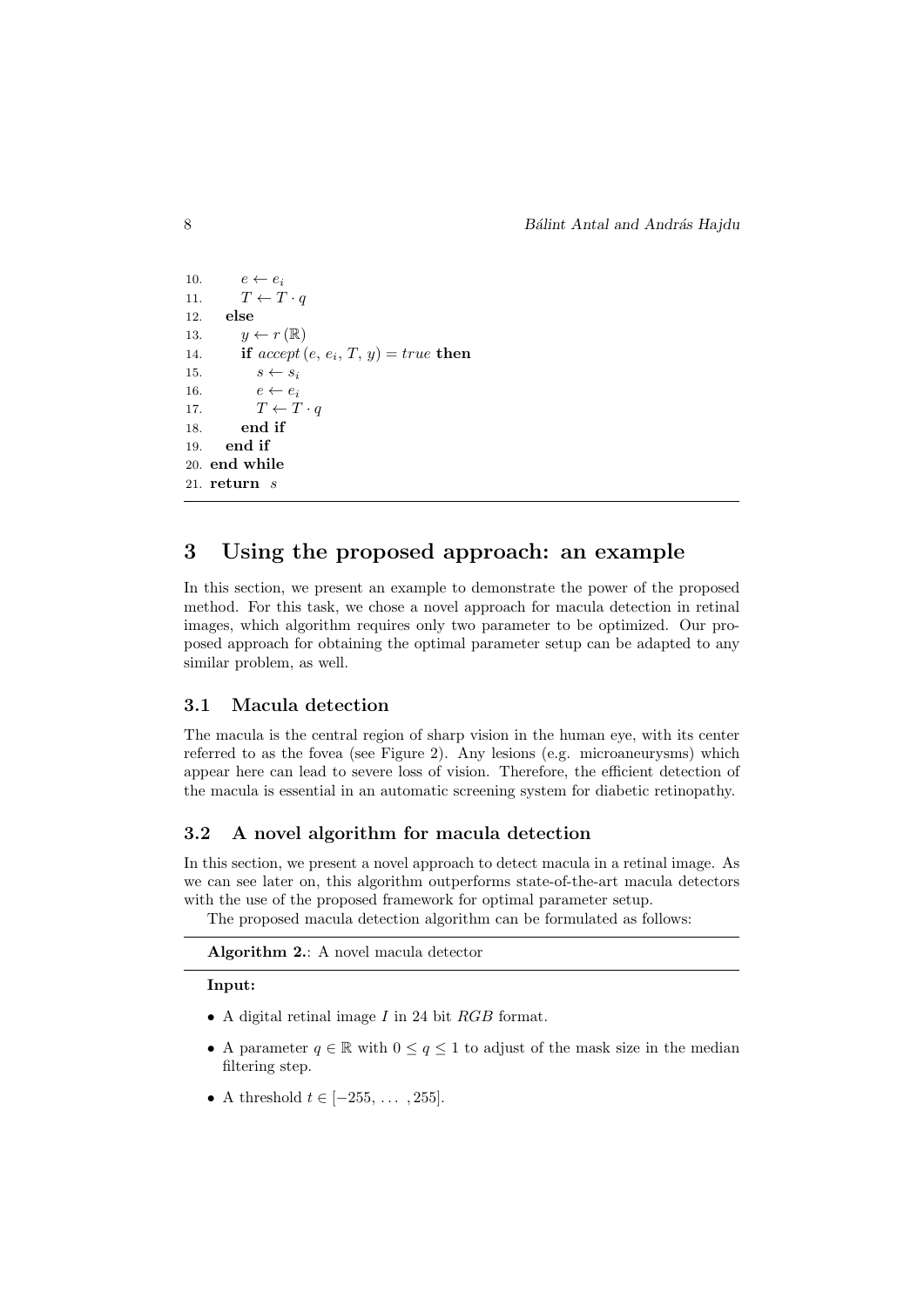

Figure 2: A sample fundus image with the main anatomical parts annotated.

Output: An image containing the macula region of the eye.

- 1. Extract the green intensity channel  $G$  from  $I$ .
- 2. Let  $A = [Min (width (I), height (I)) \cdot q].$
- 3. Produce image  $M$  with the same size as  $G$  by applying median filtering [12] on G with a mask size  $A \times A$ .
- 4. Create the difference image  $D = G M$ .
- 5. Produce a binary image  $B$  by assigning all pixels with larger intensity than  $t$ in the  $D$  to the foreground, while the rest to its background.
- 6. Select the largest binary component to locate the macula.

The results after each step of the algorithm can also be observed in Figure 3.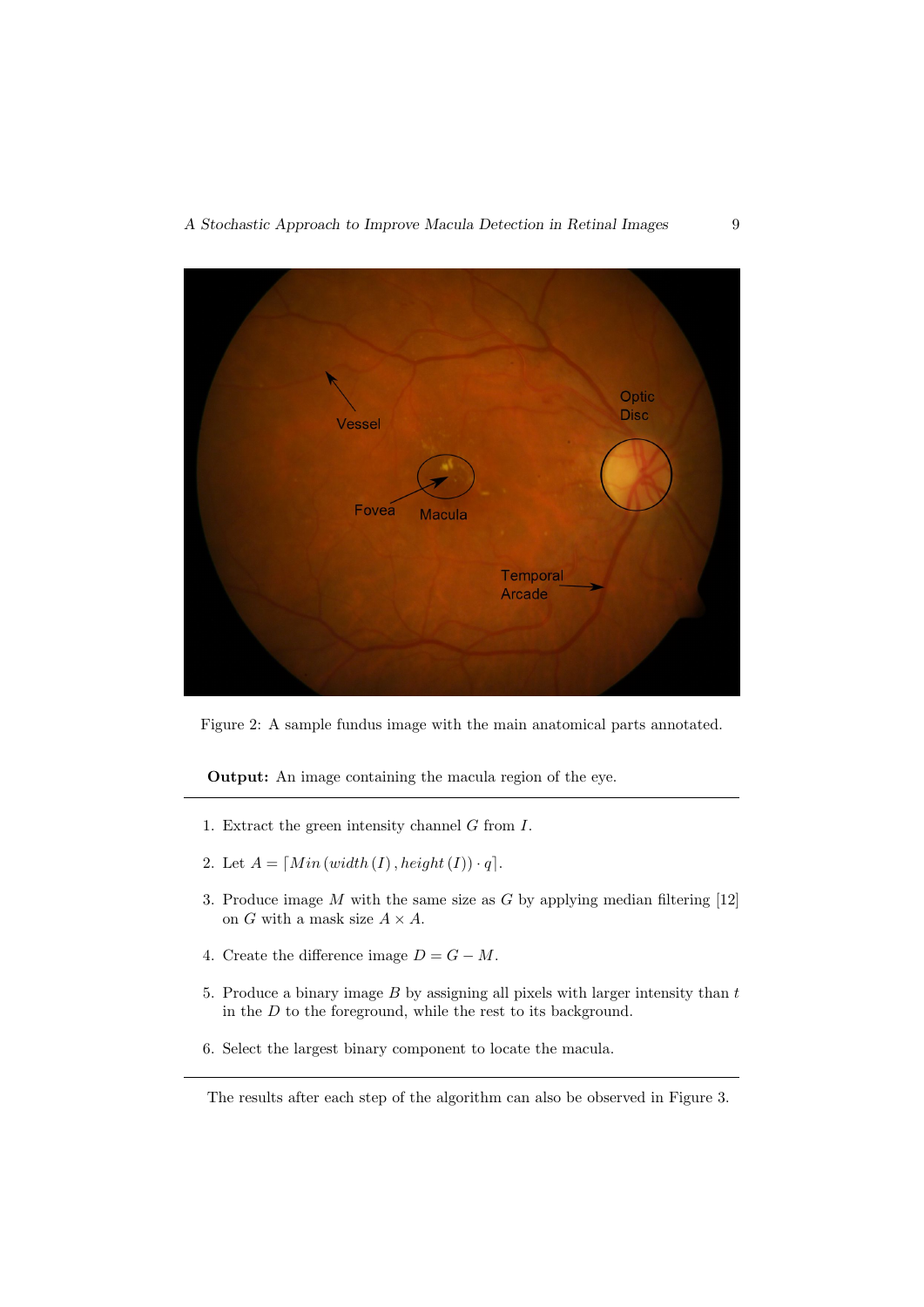

Figure 3: Steps of the proposed macula detection: (a) The green channel of the input image. (b) The result of the median filtering. (c) The difference image. (d) The binary image after thresholding and largest component selection.

#### 3.3 Error measurement of macula detectors

To select the optimal parameter setup for the above detector algorithm, we need a proper energy function to be minimized. An obvious choice for this task is to minimize the distance of the centroid of the macula found by the detector and the manually selected center of the macula for each image in a dataset. To avoid overtraining, we also take into account the distance from the optic disc (see Figure 2), as the macula and the optic disc are spatially constrained [11].

Thus, we define the following energy function for this problem:

$$
E = \sum_{I \in DS} d(M_{alg}(I), M_{hm}(I)) + \sum_{I \in DS} |d(M_{alg}(I), O) - MO_{avg}|,
$$

where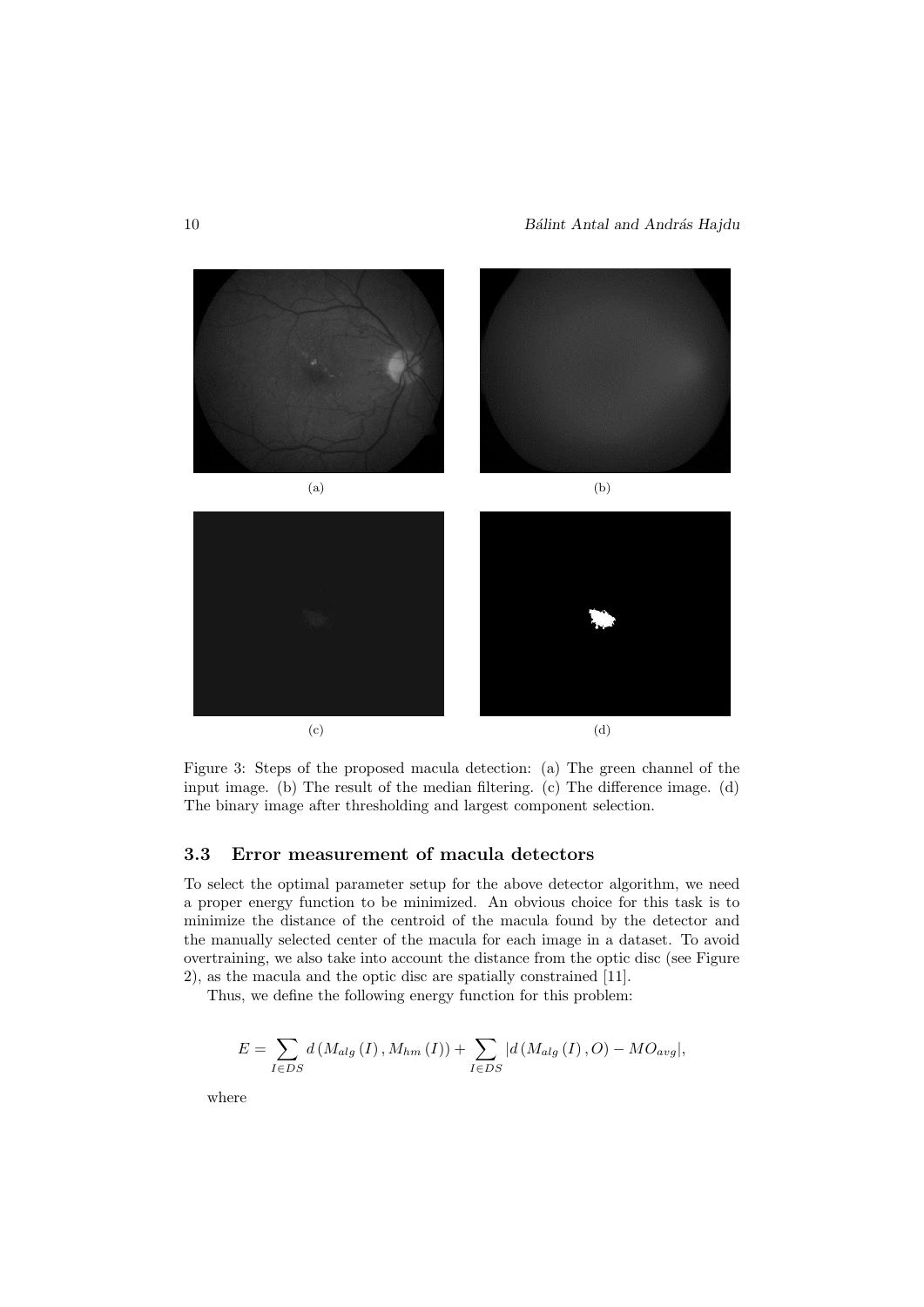- $DS$  is the dataset,
- d denotes the 2D Euclidean distance.
- $M_{alg}$  is the centroid pixel of the detected macula,
- $M_{hm}$  is the manually selected macula center,
- $\bullet$  O is the manually selected optic disc center.
- $MO_{avg}$  is the average Euclidean distance of the manually selected macula and optic disc center for the dataset DS.

### 4 Comparative results

We evaluate our method by comparing it with four other state-of-the-art macula detectors (Section 4.1) on different datasets (Section 4.2). As our results will show, the novel macula detector outperforms the others after finding its optimal parameter setup.

#### 4.1 State-of-the-art macula detection algorithms

In this section, we list four macula detection algorithms, which are involved in our comparative analysis. The parameters of the algorithms were set according to the corresponding recommendations in literature.

#### 4.1.1 Petsatodis et al. [8]

In [8] a region of interest (ROI) is defined to process macula detection. A Gaussian low-pass filter is applied to smooth the image. The statistical mean and standard deviation of the ROI area are used to compute a threshold for segmentation to get binary objects. The object that is located nearest to the center of the ROI is labelled as macula. Its center of mass is considered to be the center of the macula. However, we did some modification to this approach, because it is not mentioned how this ROI is defined; therefore we applied the smoothing to the whole image using a large kernel (70 × 70 pixels with  $\sigma = 10$ ) so that vascular network and small patches do not interfere in detection. Then, an iterative thresholding process is launched to generate a set of binary images corresponding to different threshold values. In each binary image, the component satisfying the area and distance from the center constraints are identified, and the component found nearest to the center with minimum area is marked as macula.

#### 4.1.2 Sekhar et al. [11]

In [11] a region of interest (ROI) for macula is defined regarding its spatial relationship to the optic disc. That is the portion of a sector subtended at the center of the optic disc by an angle of  $30^{\circ}$  above and below the line between this center and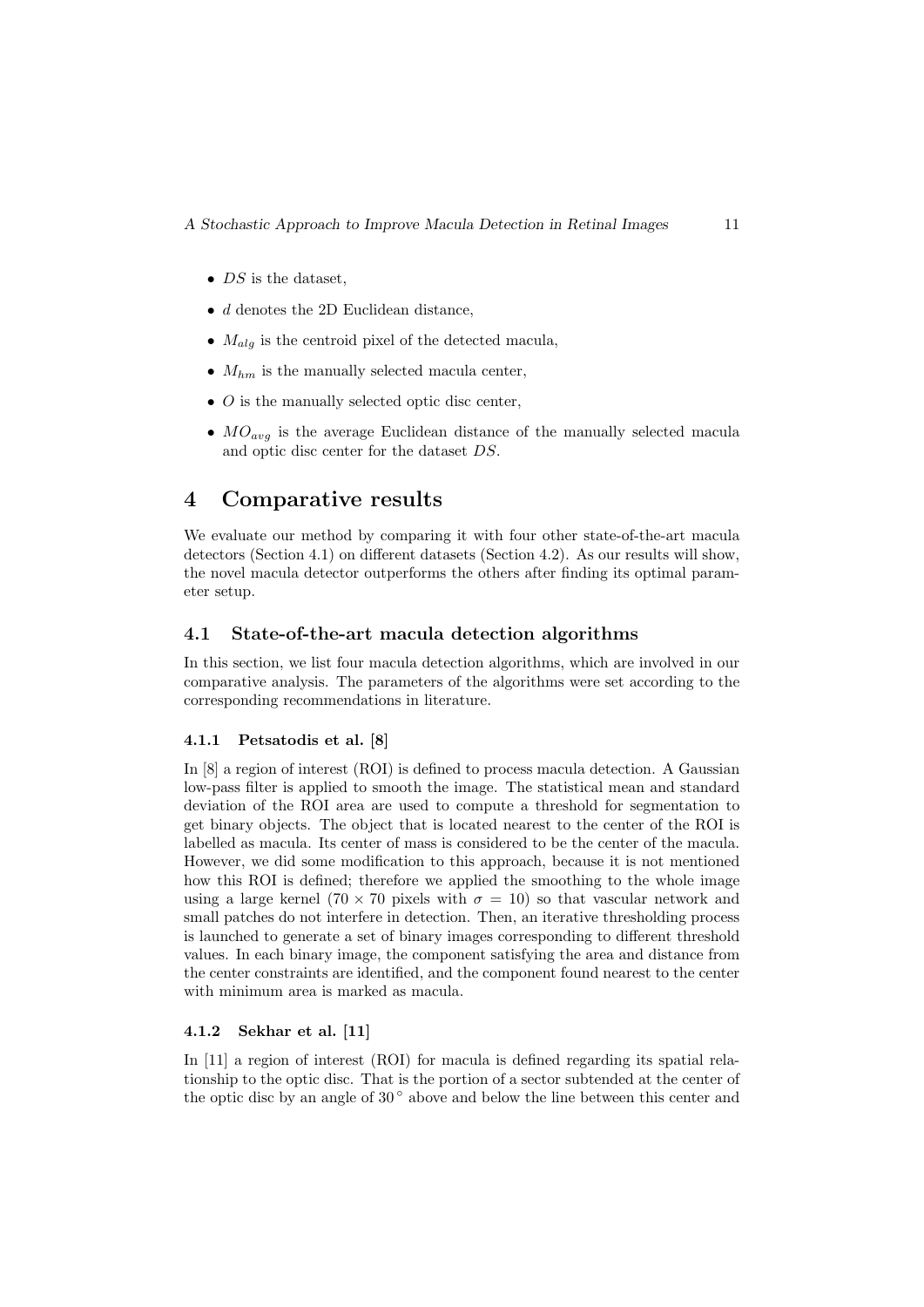the center of the retinal image disc. The macula is identified within this ROI by iteratively applying a threshold, and then applying morphological opening (erosion followed by dilation) on the resulting blob. The value of the threshold parameter is selected such that the area of the smoothed macula region is not more than 80% of that of the detected optic disc. The fovea is simply determined as the centroid of this blob.

#### 4.1.3 Fleming et al. [2]

Fleming et al. [2] proposed to identify the macular region based on the information of the temporal arcade and OD center. First, the arcade is found by using semielliptical templates. Next, the optic disc is detected by using Hough transformation with circular templates having diameters from 0.7 to 1.25 OD diameter (DD). Finally, the fovea was detected by finding the maximum correlation coefficient between the image and a foveal model. The search was restricted to a circular region with diameter 1.6 DD centered on a point that is 2.4 DD from the optic disc and on a line between the detected optic disc and the center of the semi-ellipse fitted to the temporal arcades.

#### 4.1.4 Zana et al. [17]

Zana et al. [17] presented a region merging algorithm based on watershed cell decomposition and morphological operations for macula recognition. After noise removal, morphological closing followed by opening is performed to remove the small dark holes and white spots. A watershed based decomposition of the gradient image into cells is done, and the cell with darkest gray level inside the macula is selected as the first step of a merging algorithm. A complex criterion based on the gray values and of edges of the filtered image is calculated to merge the cells of the macula, while rejecting perifoveal inter-capillary zones in order to produce the contour of the macula.

#### 4.2 Datasets

We have tested our approach on 199 images from three publicly available data sources: DiaretDB0 [3], DiaretDB1 [4] and DRIVE [15]. The characteristic properties of these datasets can be seen in Table 1. We have selected the optimal parameter setup for each dataset using a separate training subset of a total of 60 images (20 images from each dataset). For each dataset, the ground truth are used only for parameter selection.

#### 4.3 Results

Table 2 shows the selected optimal parameters for each dataset. The size parameter q and the threshold parameter  $t$  have been found by the proposed stochastic approach. Each dataset performed optimally using a different parameter setup. We have evaluated our approach in two aspects [6]: whether the detected macula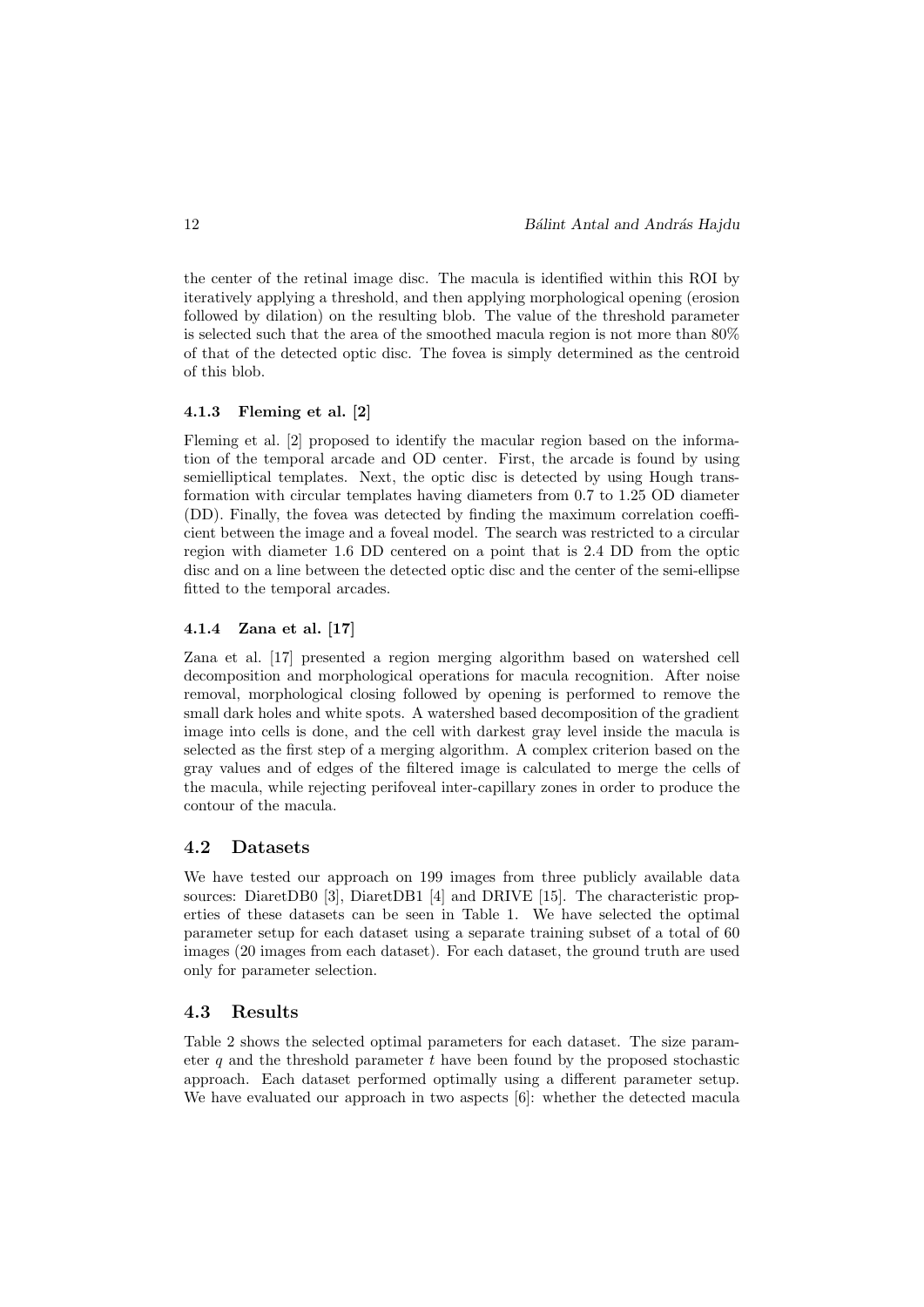| <b>Dataset</b> | Images | Normal | DR. | <b>FOV</b> | Resolution |
|----------------|--------|--------|-----|------------|------------|
| Diaret DB0     | 130    | 20     | 110 | 50         | 1500x1152  |
| DiaretDB1      | 89     |        | 84  | 50         | 1500x1152  |
| DRIVE          | 40     | 33     |     | 45         | 768x584    |

Table 1: Properties of the datasets.

| Dataset   | a   |   |
|-----------|-----|---|
| DiaretDB0 | 0.6 |   |
| DiaretDB1 | 0.6 | 5 |
| Drive     | በ 7 |   |

Table 2: Parameters selected by the proposed algorithm for macula detection.

center falls into the 0.5DD (Optic Disc Diameter) distance of the manually selected macula center and we also measured the Euclidean distance of them (calculated on normalized images). Table 3 and 4 contain the quantitative results using these measures, respectively. We disclose the results for each macula detector evaluated in all dataset. For the more straight-forward comparison, we also calculated the simple average of these performance values. In the terms of the first measure, the use of the proposed algorithm on the novel macula detector resulted in a 85% average accuracy, while the second best method only earned 77%. However, in the terms Euclidean error it is only third in the comparison, mainly because of its difficulties on the DRIVE database.

| Dataset      | Petsatodis | Sekhar | Fleming | Zana | Proposed |
|--------------|------------|--------|---------|------|----------|
| DiaretDB0    | 68\%       | 72%    | 85%     | 63%  | 86\%     |
| DiaretDB1    | $62\%$     | 76%    | 79%     | 71\% | 92%      |
| <b>DRIVE</b> | $66\%$     | 76\%   | 53%     | 82\% | 68%      |
| Average      | $66\%$     | 74%    | $77\%$  | 69%  | 85%      |

Table 3: Percentage of detected macula centers falling in the correct region.

### 5 Conclusion

In this paper, we have presented an approach to improve detection algorithms by fine-tuning their parameters. For this task, we have used a simulated annealingbased search algorithm. As our experiments have proved, this approach is capable of improving a detector that outperforms state-of-the-art algorithms in the field of macula detectors. As a future work, the selection of different preprocessing methods for the dataset can further improve the detection of the macula. In addition, both simulated annealing [14] and the proposed detector could be implemented in parallel to reduce their computational needs.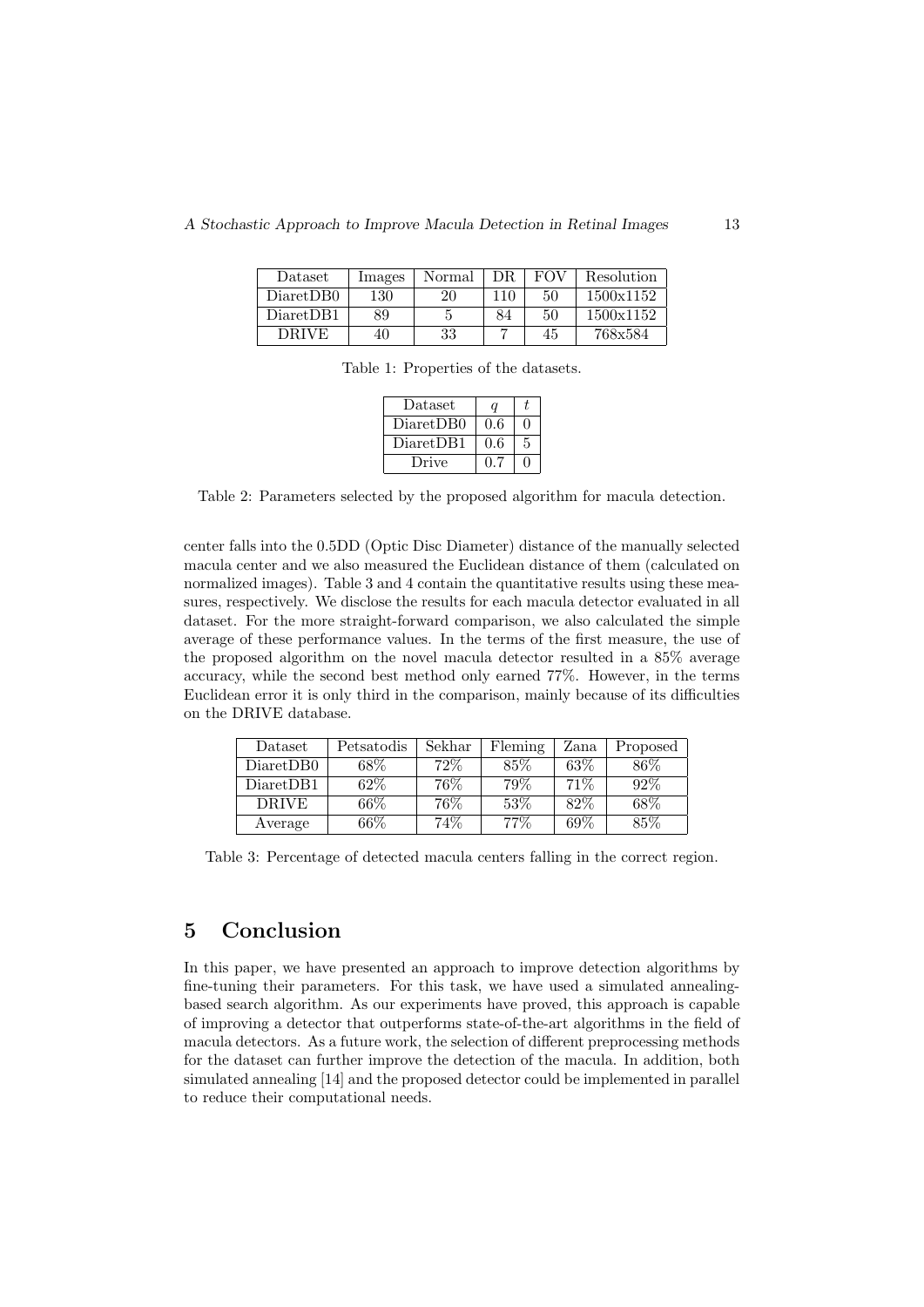| Dataset      | Petsatodis | Sekhar | Fleming | Zana  | Proposed |
|--------------|------------|--------|---------|-------|----------|
| Diaret DB0   | 26.59      | 26.85  | 37.82   | 24.11 | 24.02    |
| DiaretDB1    | 26.32      | 27.45  | 35.67   | 24.77 | 25.72    |
| <b>DRIVE</b> | 18.15      | 26.20  | 37.29   | 20.85 | 30.25    |
| Average      | 23.69      | 26.83  | 36.92   | 23.24 | 26.75    |

Table 4: Average euclidean distance of the detected macula centers from the manually selected ones.

## Acknowledgement

This work was supported in part by the János Bolyai grant of the Hungarian Academy of Sciences, and by the TECH08-2 project DRSCREEN - Developing a computer based image processing system for diabetic retinopathy screening of the National Office for Research and Technology of Hungary (contract no.: OM-00194/2008, OM-00195/2008, OM-00196/2008). We also acknowledge the Moorefields Eye Hospital, London for their clinical support. We are thankful to Brigitta Nagy and Ignác Csősz for their technical assistance.

### References

- [1] Abramoff, M. D., Reinhardt, J. M., Russell, S. R., Folk, J. C., Mahajan, V. B., Niemeijer, M., and Quellec, G. Automated early detection of diabetic retinopathy. Ophthalmology, 117(6):1147–1154, 2010.
- [2] Fleming, A. D., Philip, S., Goatman, K. A., Olson, J. A., and Sharp, P.F. Automated assessment of diabetic retinal image quality based on clarity and field definition. Investigative Ophthalmology and Visual Science, 47:1120–1125, 2006.
- [3] Kauppi, T., Kalesnykiene, V., Kamarainen, J.K., Lensu, L., Sorri, I., Uusitalo, H., Kalviainen, H., and Pietila, J. Diaretdb0: Evaluation database and methodology for diabetic retinopathy algorithms. Technical report, Lappeenranta University of Technology, Lappeenranta, Finland, 2006.
- [4] Kauppi, T., Kalesnykiene, V., Kmrinen, J.K., Lensu, L., Sorri, I., Raninen, A., Voutilainen, R., Uusitalo, H., Klviinen, H., and Pietil, J. Diaretdb1 diabetic retinopathy database and evaluation protocol. Proc. of the 11th Conf. on Medical Image Understanding and Analysis (MIUA2007), pages 61–65, 2007.
- [5] Kirkpatrick, S., Gelatt, C. D., and Vecchi, M. P. Optimization by simulated annealing. Science, 220:671–680, May 13, 1983.
- [6] Kovacs, L., Qureshi, R.J., Nagy, B., Harangi, B., and Hajdu, A. Graph based detection of optic disc and fovea in retinal images. In Soft Computing Applications (SOFA), 2010 4th International Workshop on, pages 143–148, 2010.